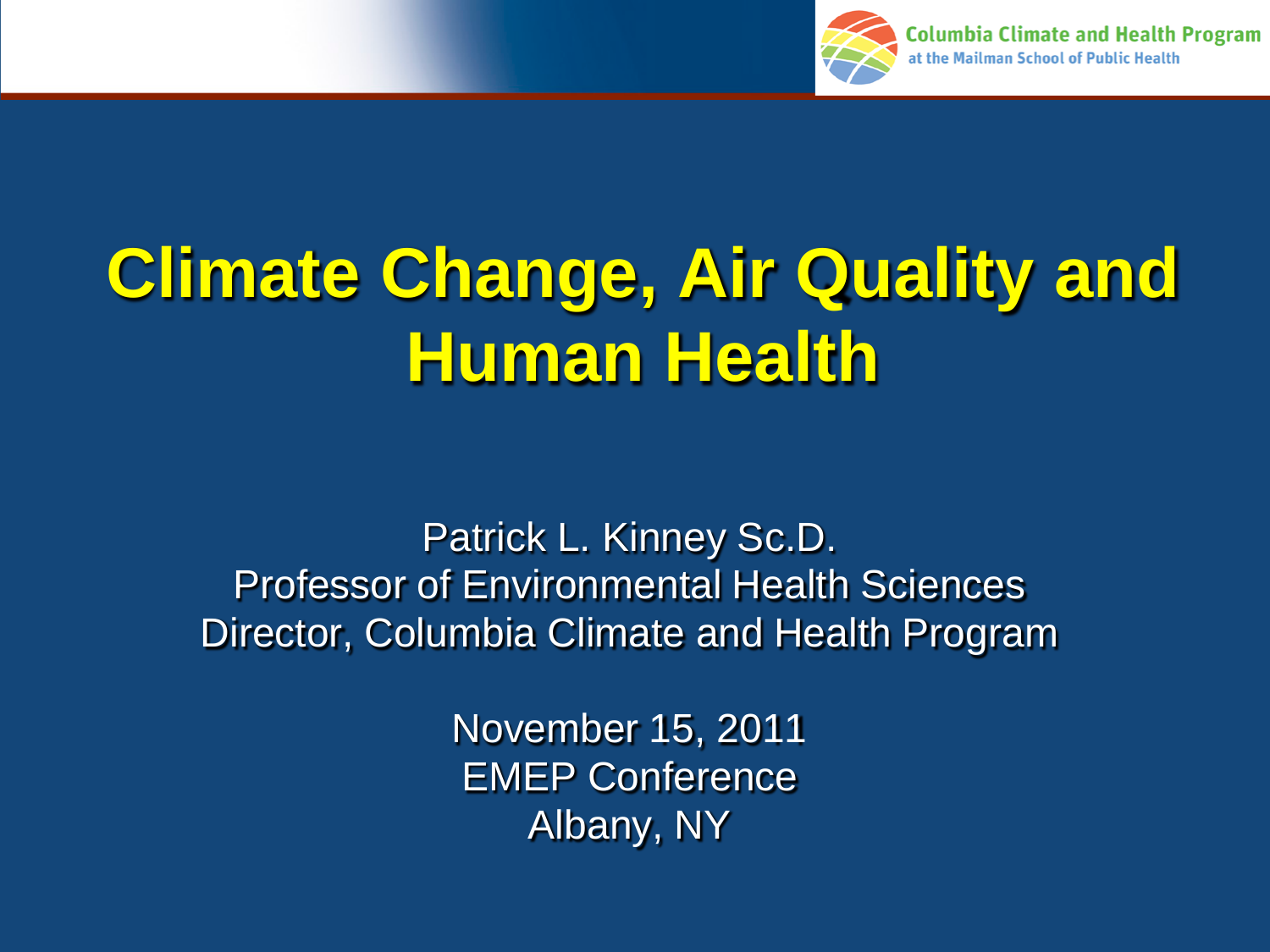### **Pathways Linking Climate Change to Human Health**

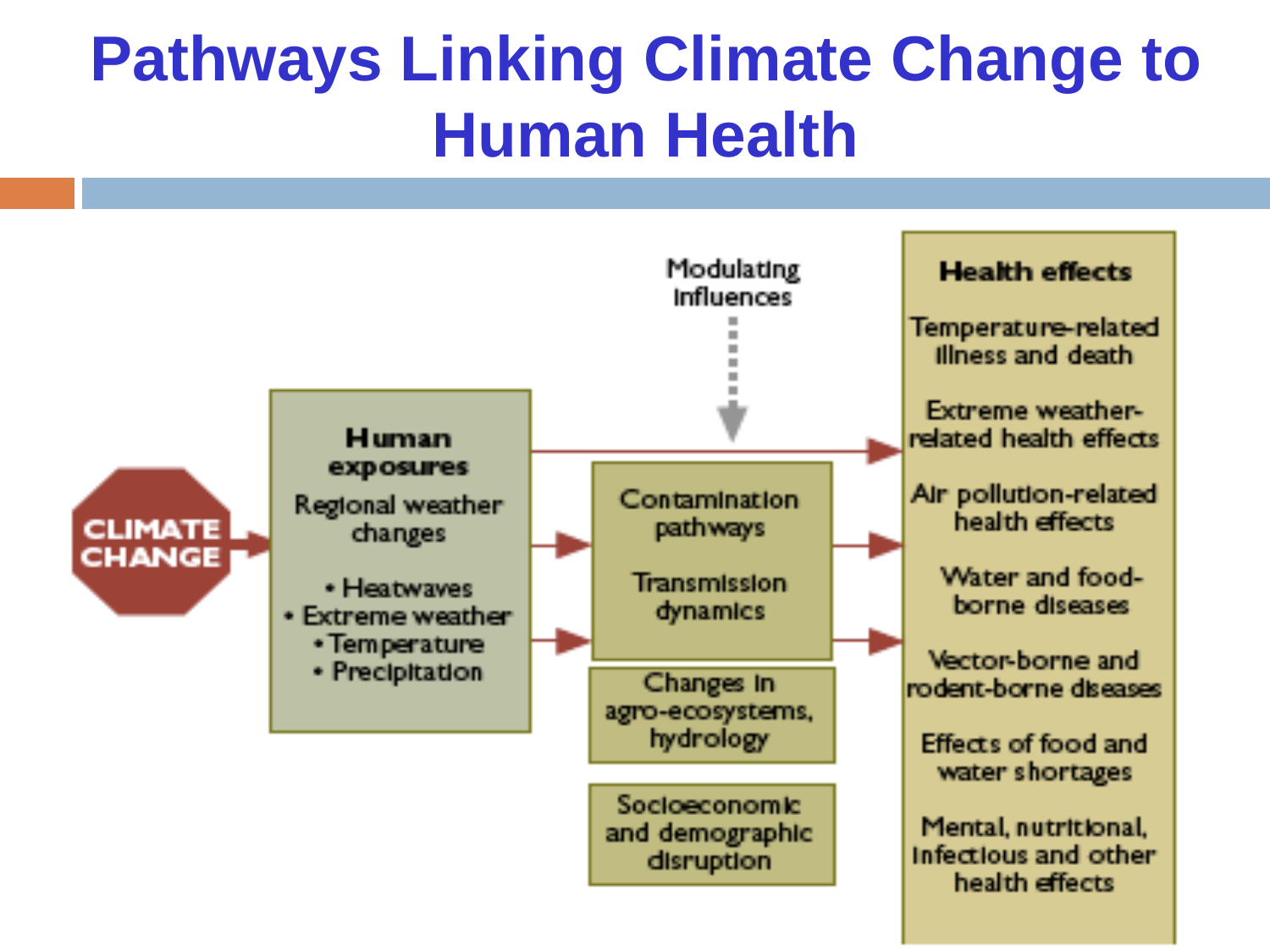## **Climate Solutions**

#### *Two Strategies:*

## **Mitigation**

Actions to reduce emissions (or enhance sinks) of greenhouse gases

## **Adaptation**

Measures to reduce the vulnerability of natural & human systems against actual or expected climate change effects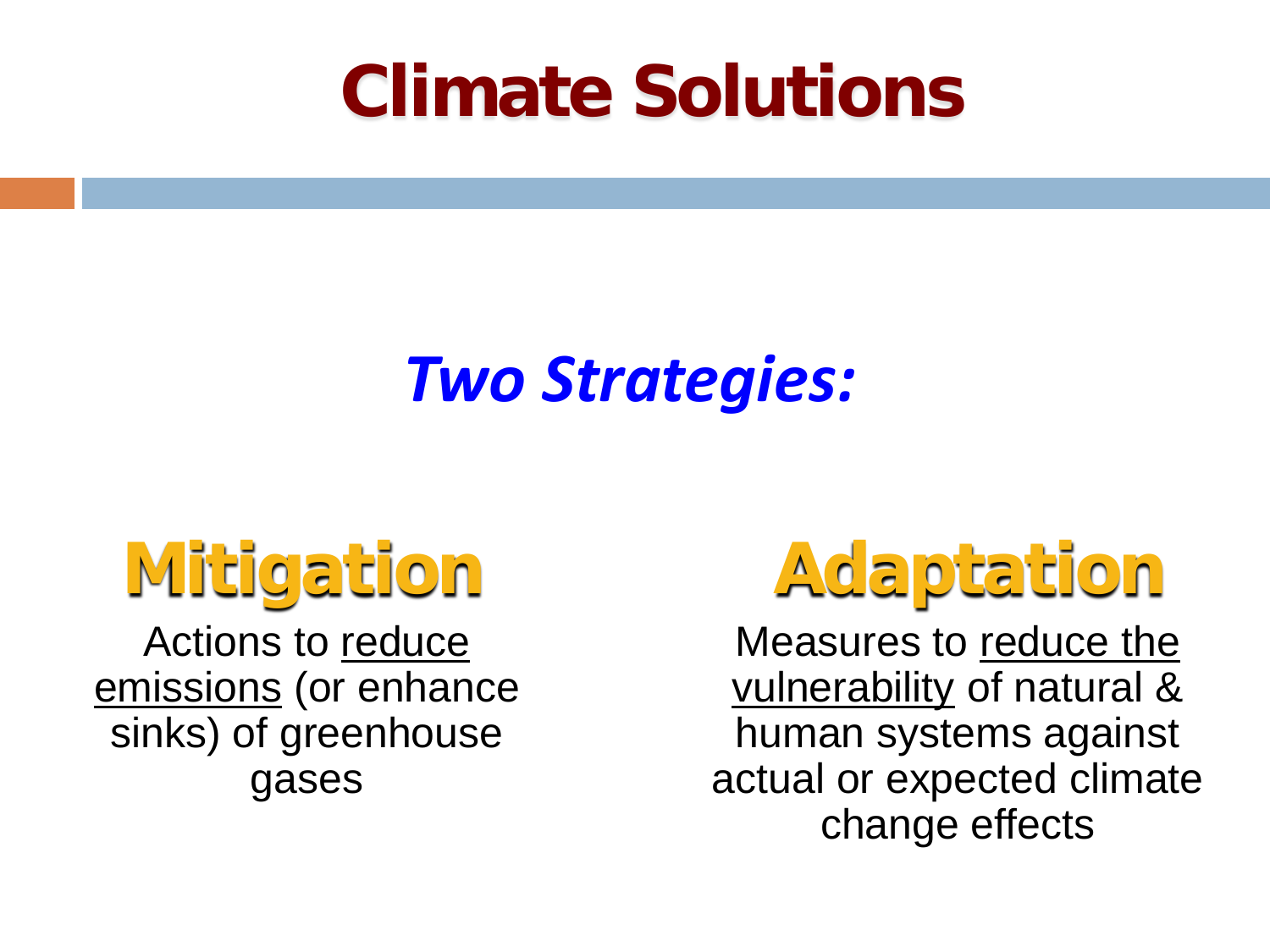## **How can health knowledge inform climate solutions?**

- **We can model the health co-benefits of future climate change mitigation actions**
	- *leading to healthier, more efficient mitigation policies*
- **We can identify and prioritize adaptations based on modeled future health impacts under plausible climate change scenarios**
	- *leading to more cost-effective adaptation plans*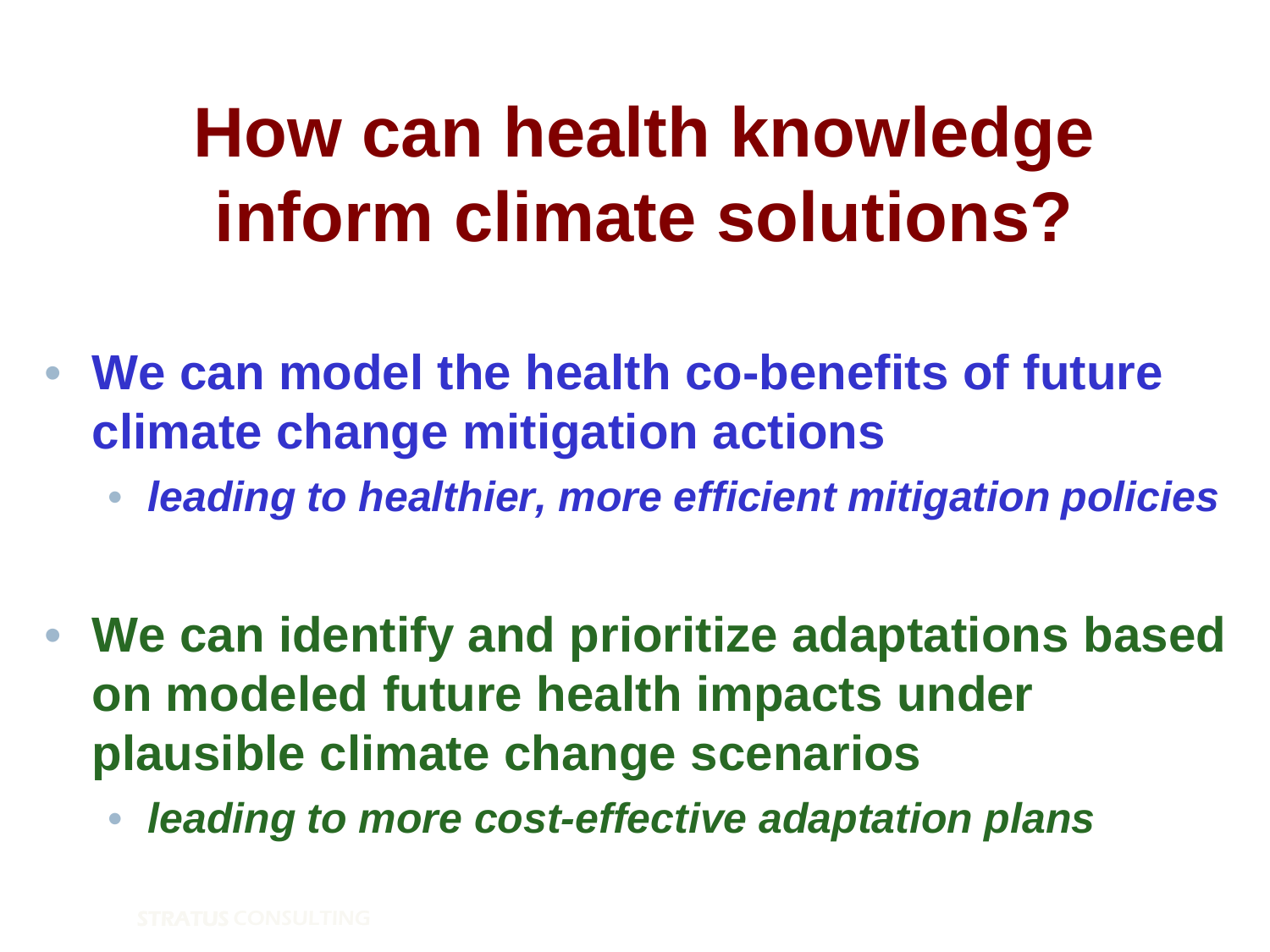- *Model the health co-benefits of future climate change mitigation actions…* 
	- Reducing greenhouse gas emissions can improve health at two time/space scales
		- •At the global scale, reduced emissions lead to fewer hazards from global warming, mainly in the far future.
		- •At local scale, reduced emissions lead to reductions of criteria pollutants, with immediate health benefits.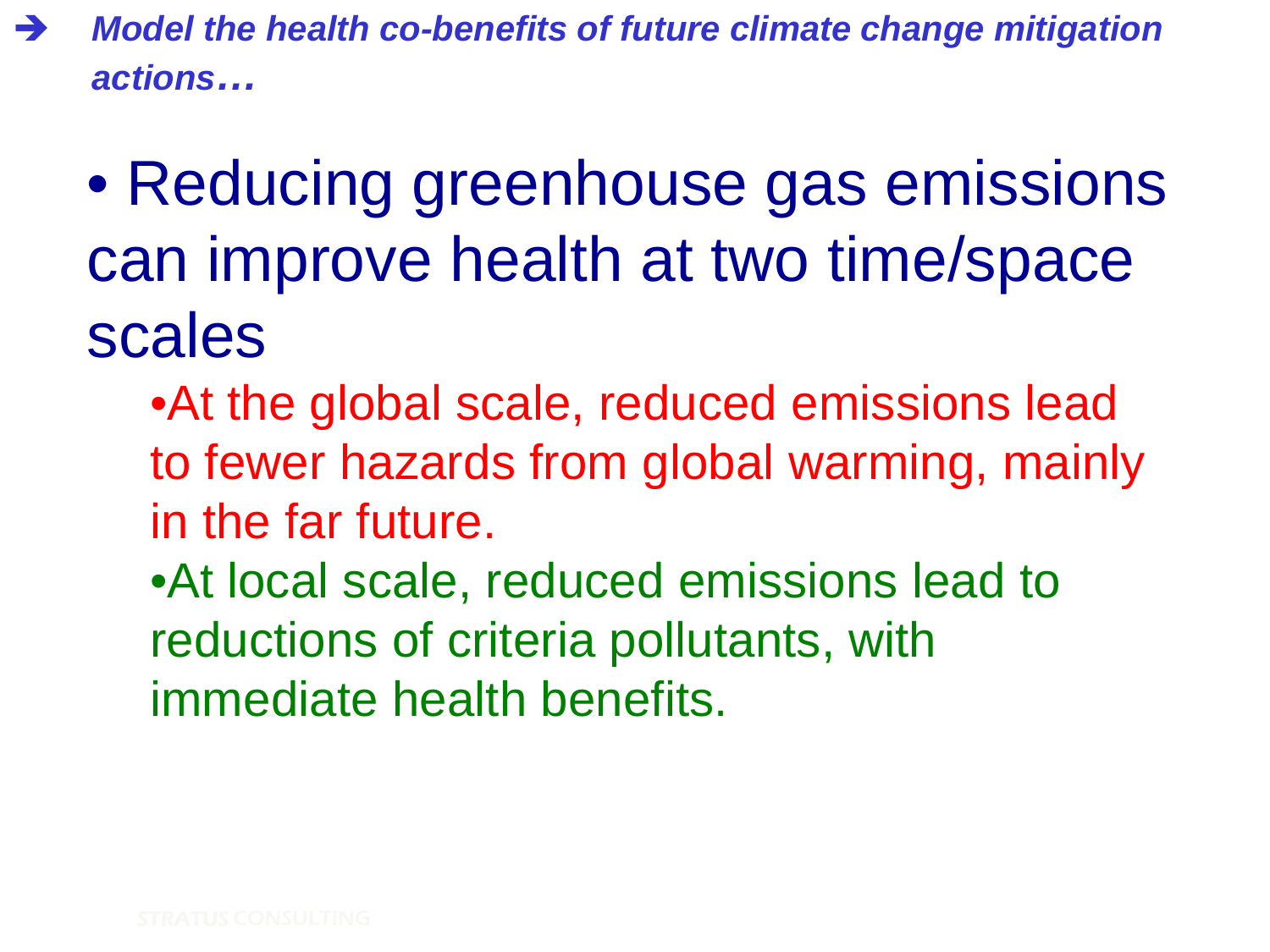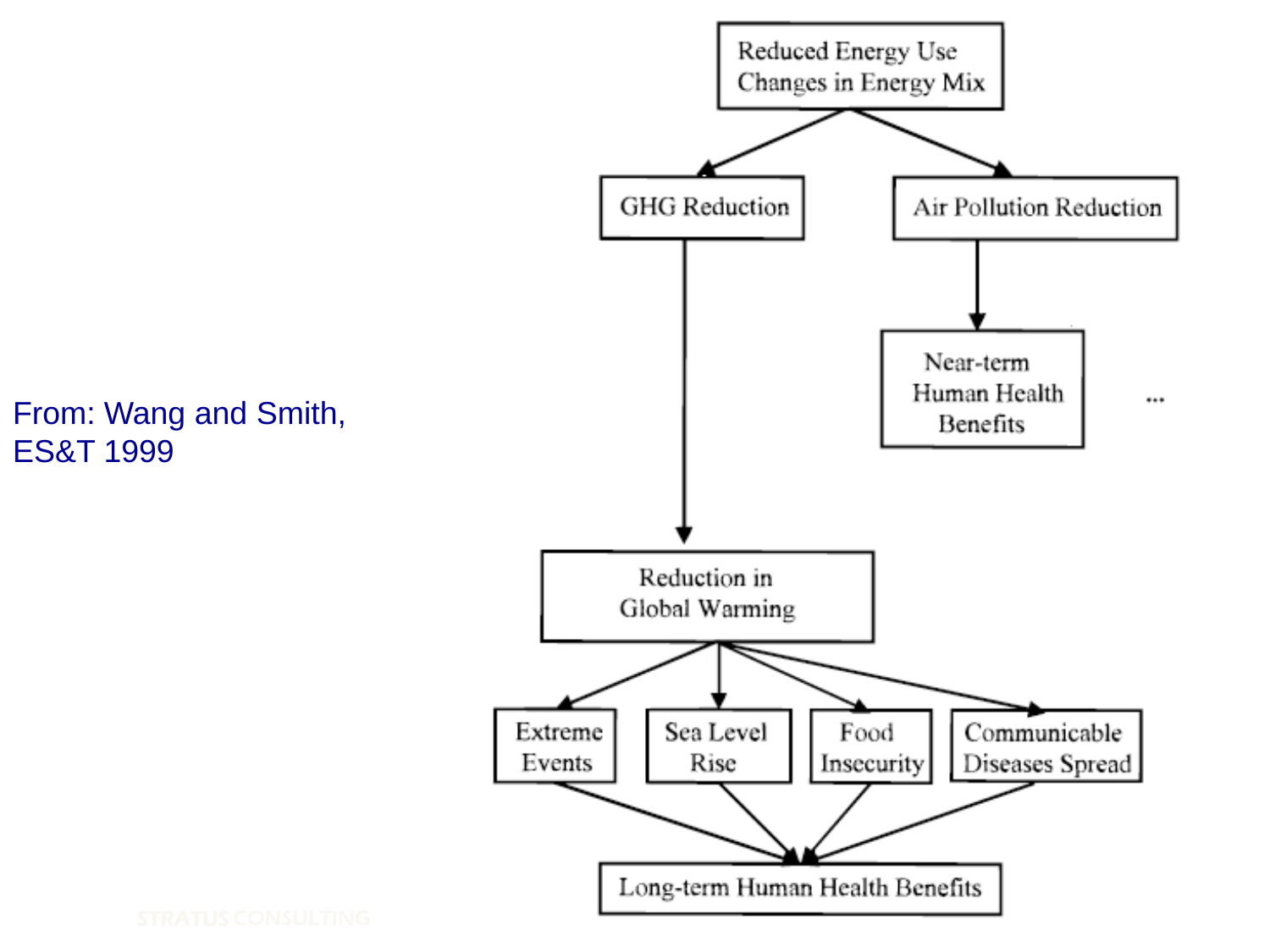#### **Health and Climate Change 6**

#### Public health benefits of strategies to reduce greenhouse-gas emissions: overview and implications for policy makers

Andy Haines, Anthony J McMichael, Kirk R Smith, Ian Roberts, James Woodcock, Anil Markandya, Ben G Armstrong, Diarmid Campbell-Lendrum, Alan D Dangour, Michael Davies, Nigel Bruce, Cathryn Tonne, Mark Barrett, Paul Wilkinson\*

Lancet 2009; 374: 2104-14

**Published Online** November 25, 2009 DOI:10.1016/50140-6736(09)61759-1

This is the sixth in a Series of six papers about health and dimate change

\*Based on the work of the Task Force on Climate Change Mitigation and Public Health. which is described in the preceding papers of this Series.

This Series has examined the health implications of policies aimed at tackling climate change. Assessments of mitigation strategies in four domains—household energy, transport, food and agriculture, and electricity generation—suggest an important message: that actions to reduce greenhouse-gas emissions often, although not always, entail net benefits for health. In some cases, the potential benefits seem to be substantial. This evidence provides an additional and immediate rationale for reductions in greenhouse-gas emissions beyond that of climate change mitigation alone. Climate change is an increasing and evolving threat to the health of populations worldwide. At the same time, major public health burdens remain in many regions. Climate change therefore adds further urgency to the task of addressing international health priorities, such as the UN Millennium Development Goals. Recognition that mitigation strategies can have substantial benefits for both health and climate protection offers the possibility of policy choices that are potentially both more cost effective and socially attractive than are those that address these priorities independently.

. .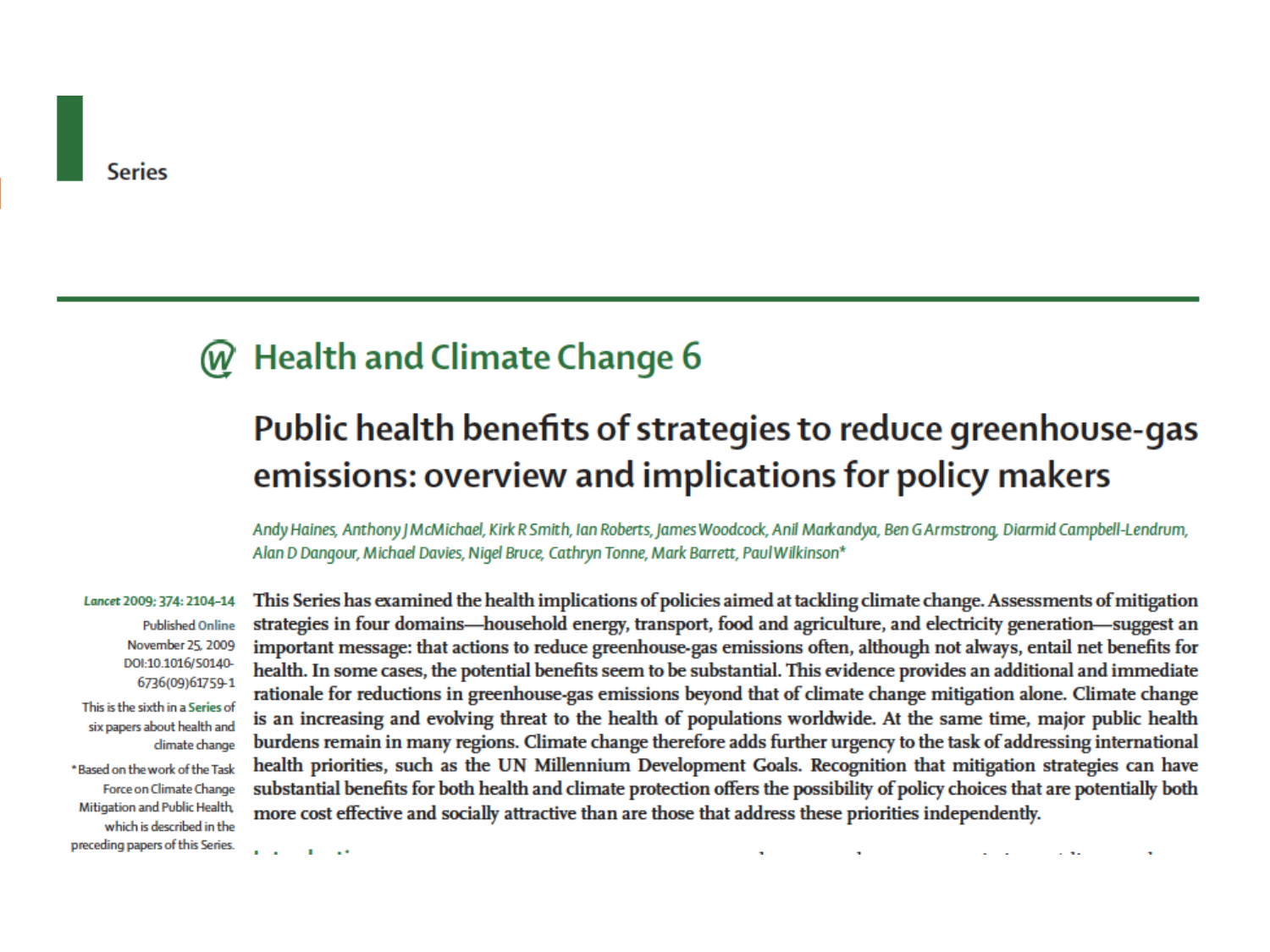#### **But, beware opposing impacts: e.g., Global health impacts of shipping emissions**



Londahl et al., Atmos Chem Phys 10, 9441, 2010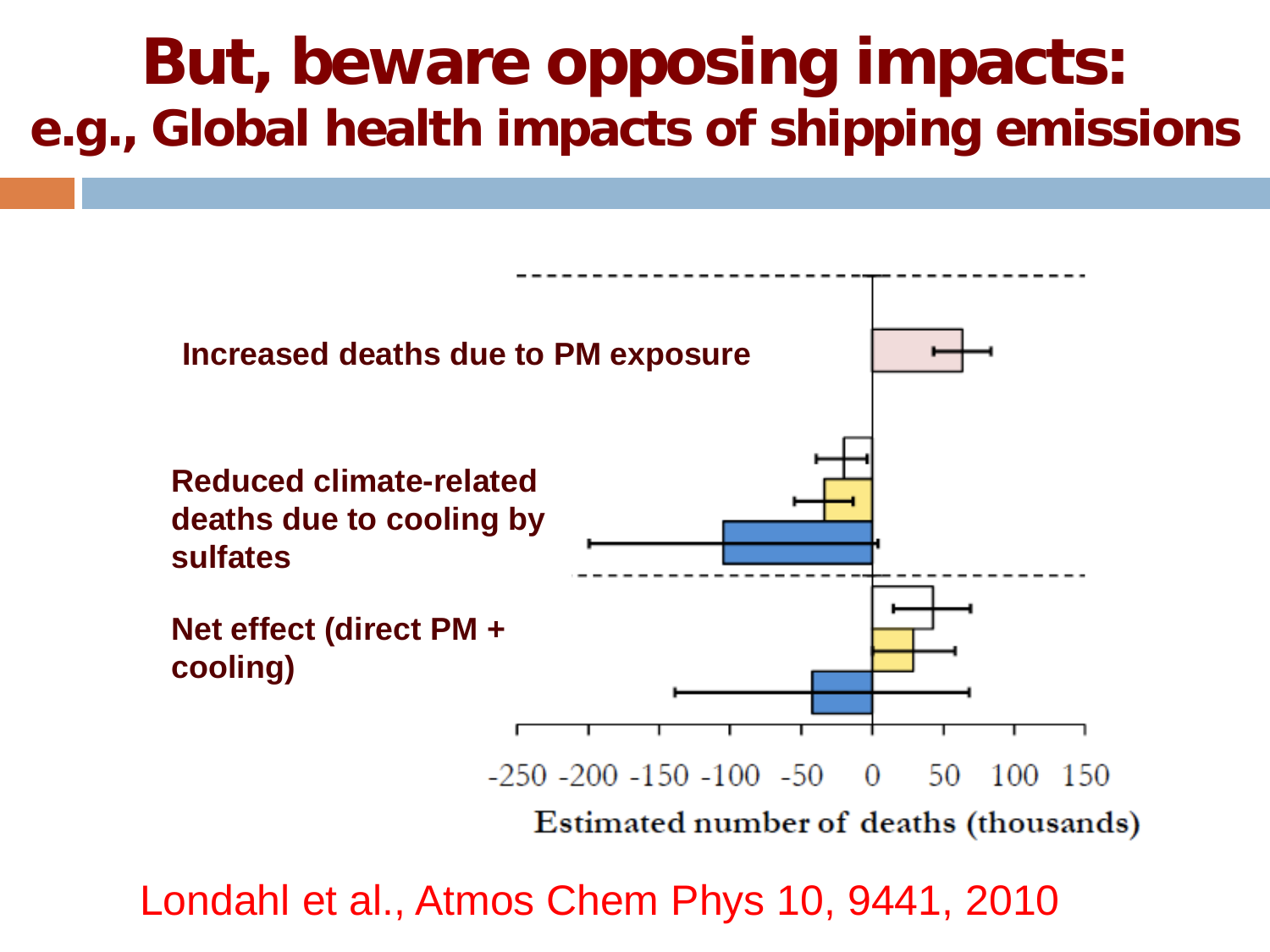*identify and prioritize adaptations based on modeled future health impacts under plausible climate change scenarios…*

*For example…*

 **Study historical health response functions for heat, air quality, and human mortality, and then examine future scenarios of impacts at the local scale**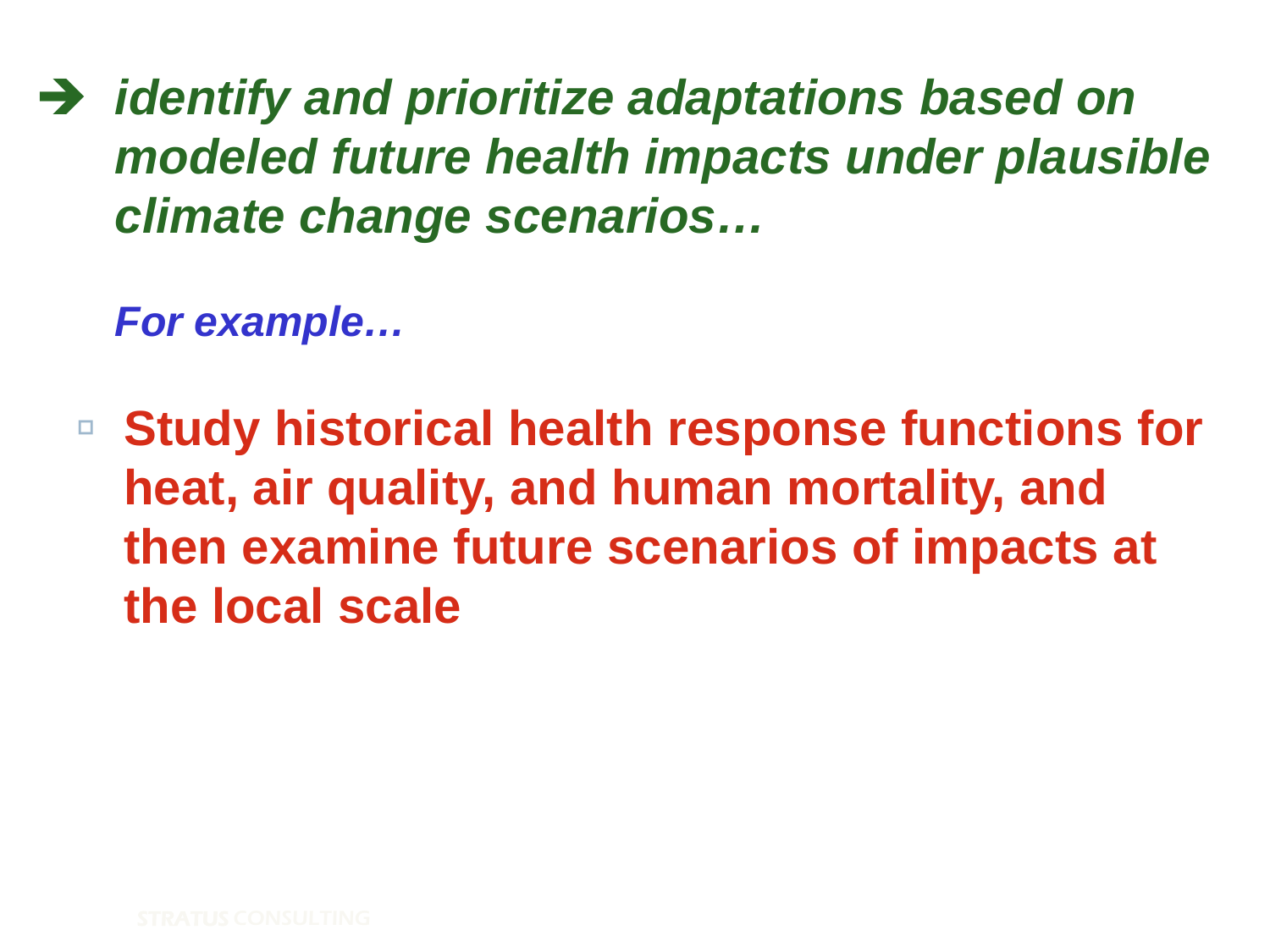## **Health Impact Assessment**



STRATUS CONSULTING **However, sufficient information to perform HIA exists for only a subset of climate-health pathways (***e.g., heat and air quality***) and even for those, there are major challenges and uncertainties**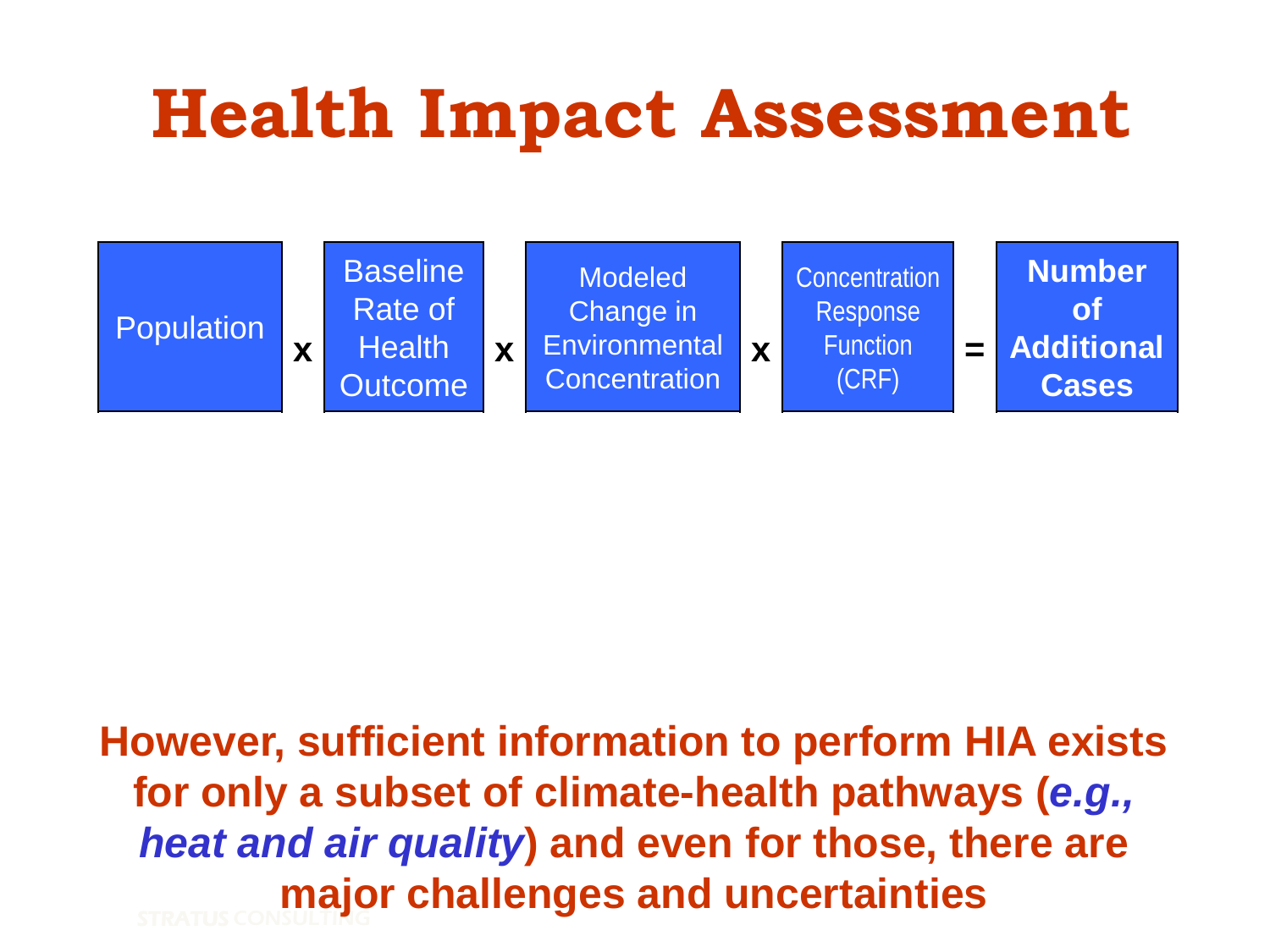## *Size of exposed population*

- **Well documented in US; gridded estimates available for other countries**
- **Future projections don't extend far**
	- **Important to consider harmonizing future population projections with emissions scenarios**
	- **Changes in age distribution are important for climate-health vulnerability**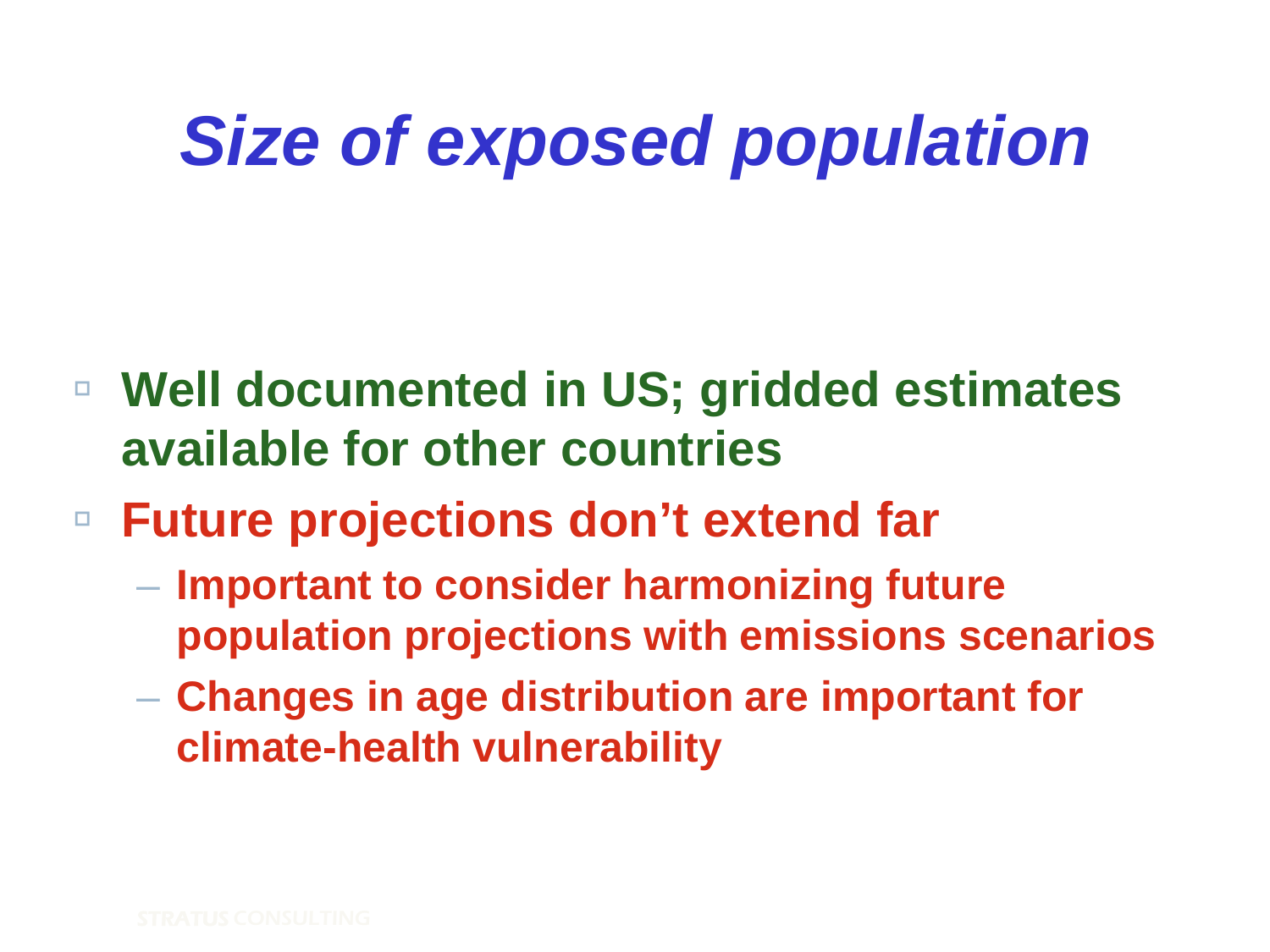*Baseline rates of health outcomes, in the absence of a climate-induced change*

- **# cases per N people per year, taken from observations during some "baseline" period in the past**
- **Extensive data on cause-specific mortality; other outcomes more spotty**
- **Standard approach assumes no change in baseline rates in future**
	- **Is this plausible?**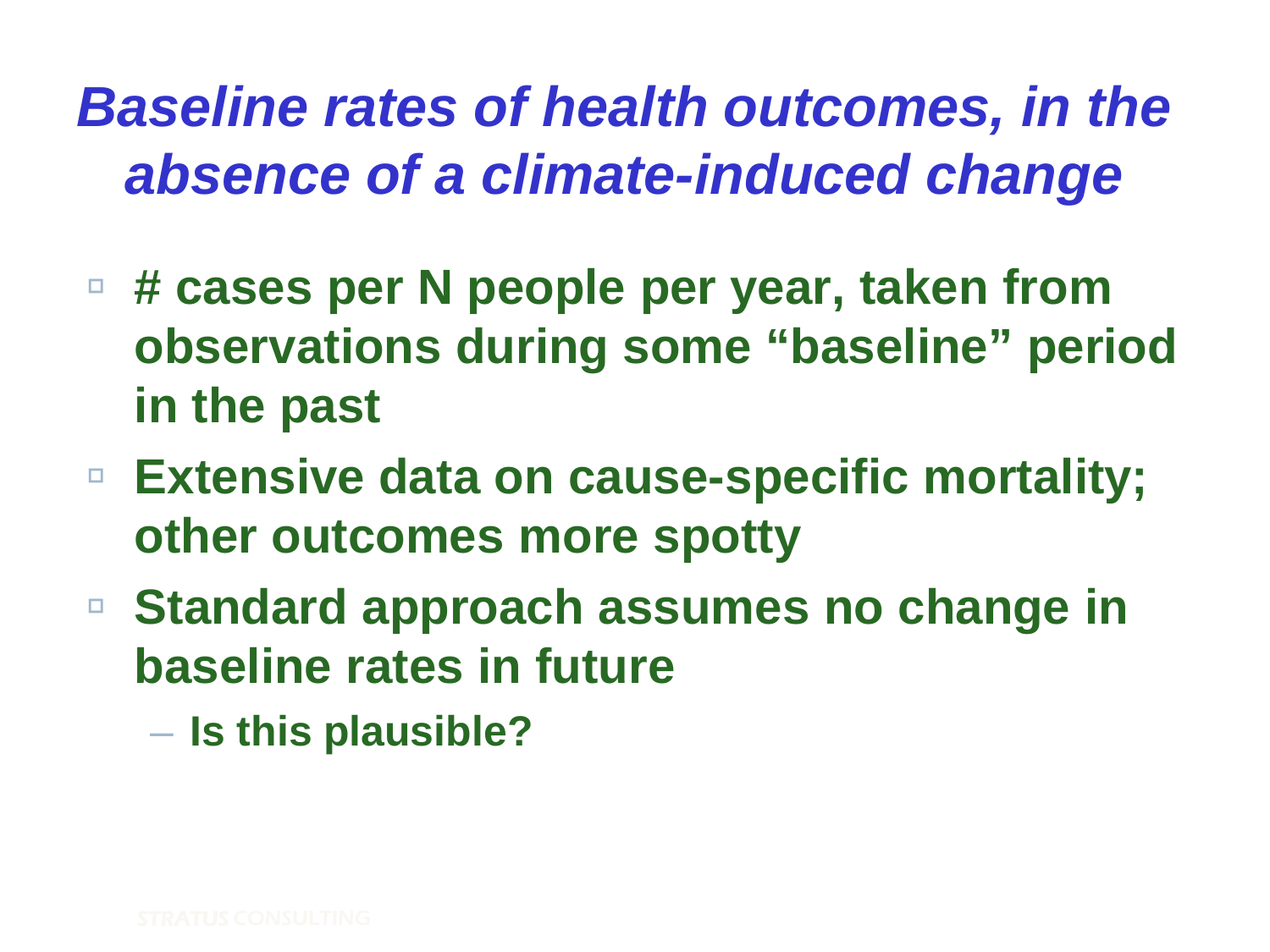#### **Modeled Changes in Environmental Concentration**

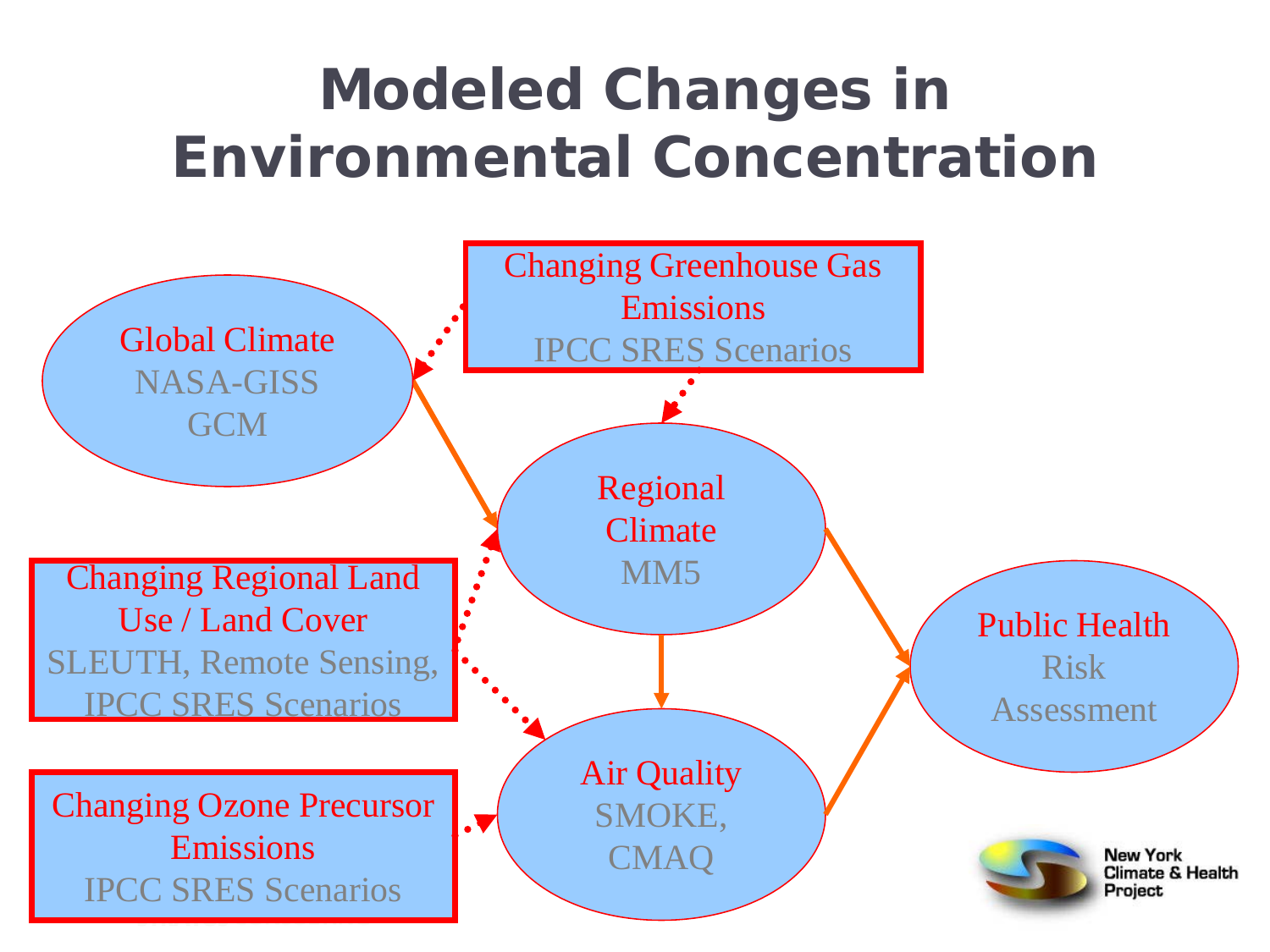### Down-scaling often a key objective

**Global climate (400x500 km)**

**Regional Air Quality (36x36 km)**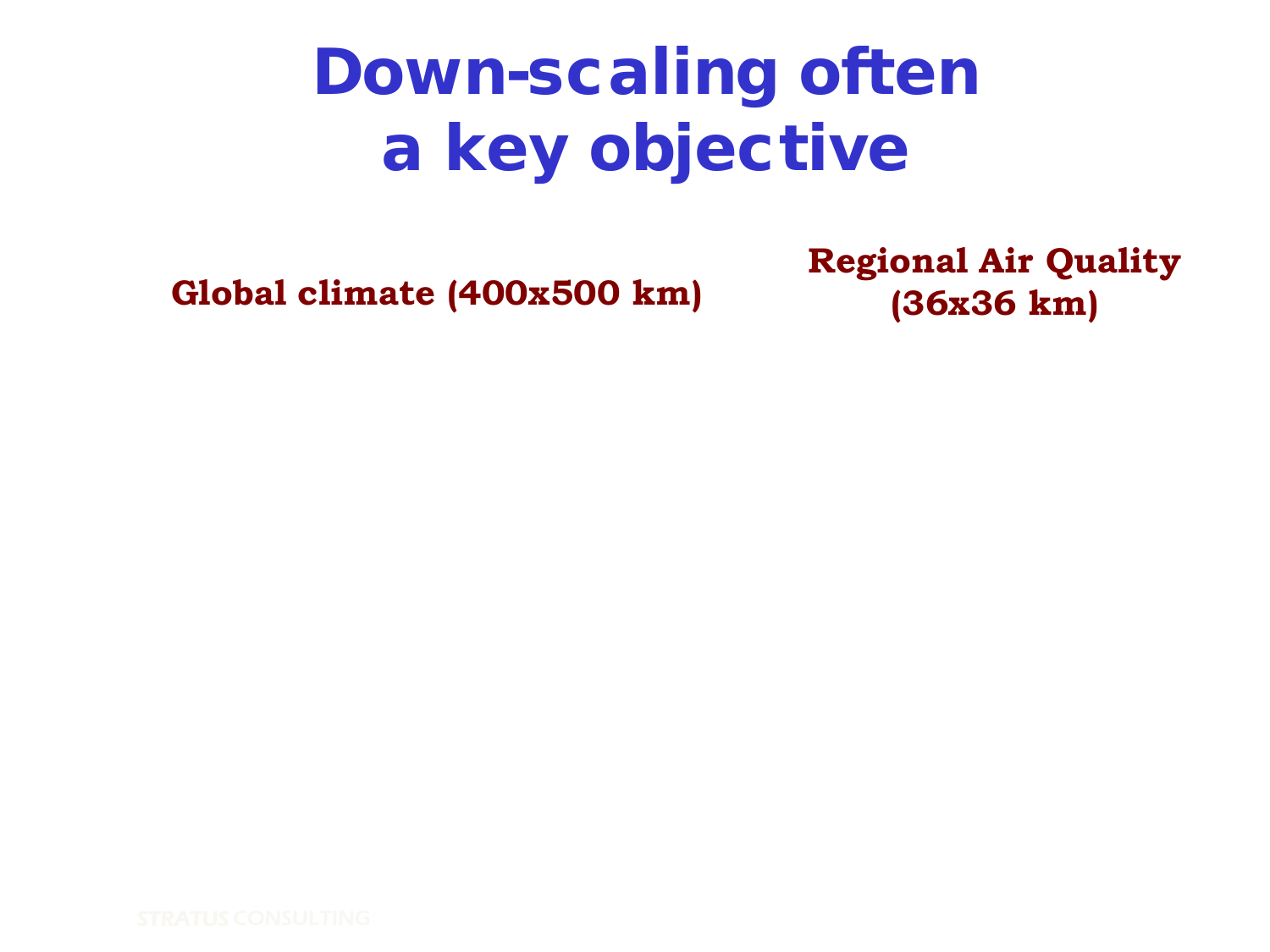

STRATUS CONSULTING **From Hogrefe et al., JGR 2004** *From Hogrefe et al., JGR 2004*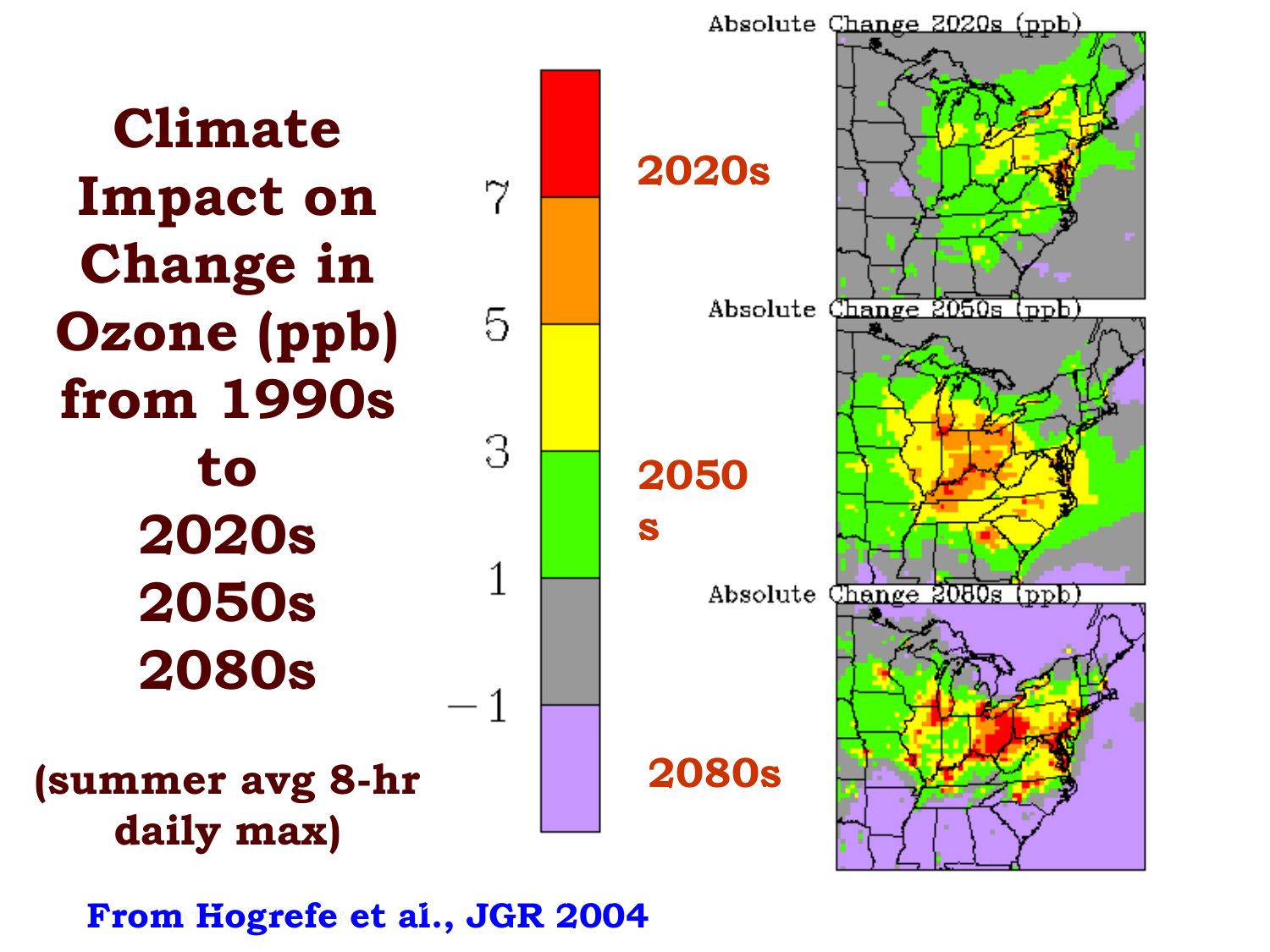### PM<sub>2.5</sub> (left) and ozone changes in 2050 vs. 2001 due to climate alone



FIGURE 1. Annual PM<sub>25</sub> and ozone concentrations changes in future climate (i.e., 2050) compared to 2001 climate.

#### STRATUS CONSULTING From Tagaris et al., ES&T 2009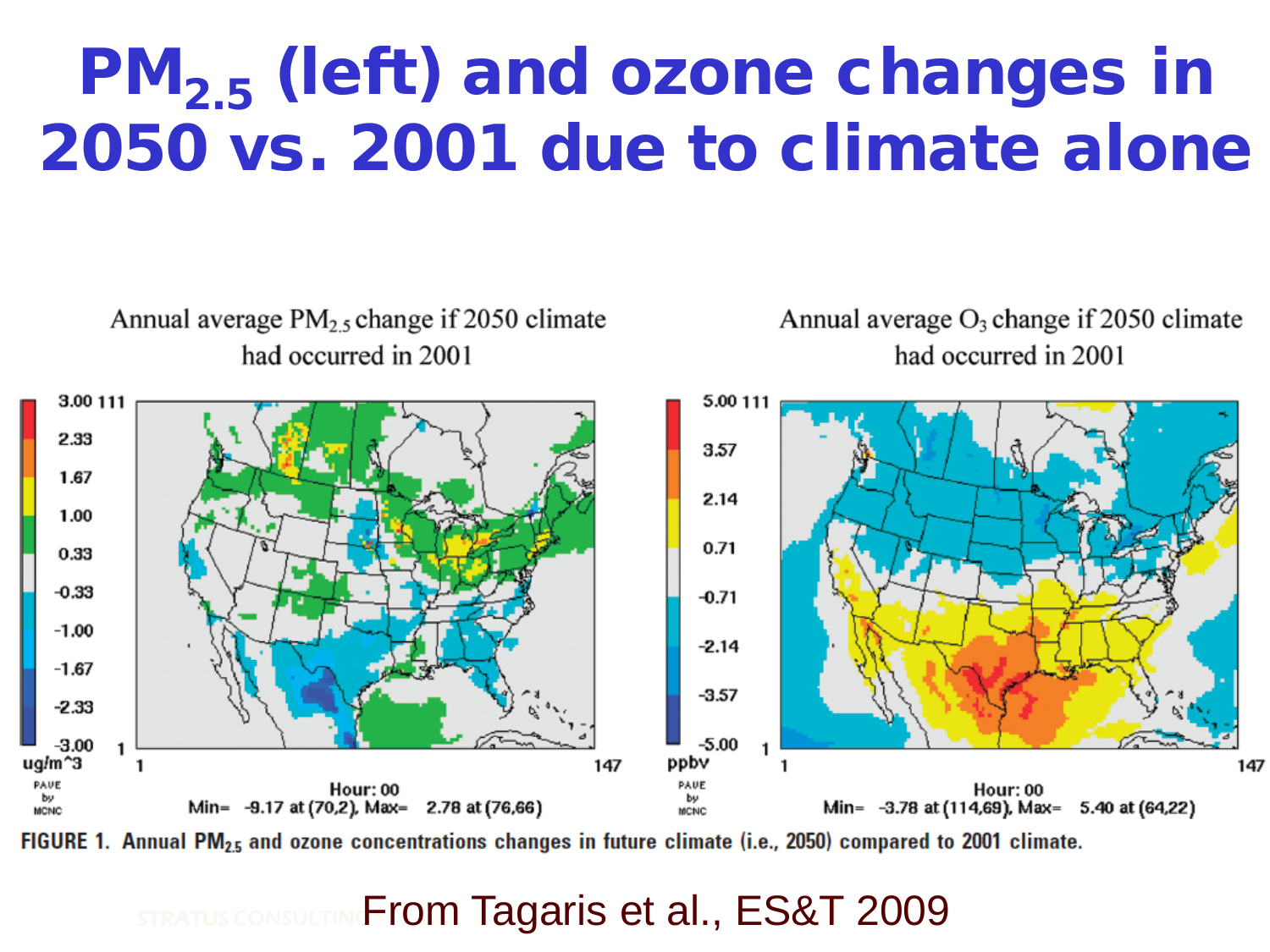# *Concentration-response*

- These are obtained from published epidemiology studies that report health responses in relation to temperature, PM, ozone, etc
- These document the historical CRF, but...
- Will the response function change in the future?
	- Adaptation would tend to decrease CRF
	- Aging might increase it
	- How to model?
		- This is largely untouched territory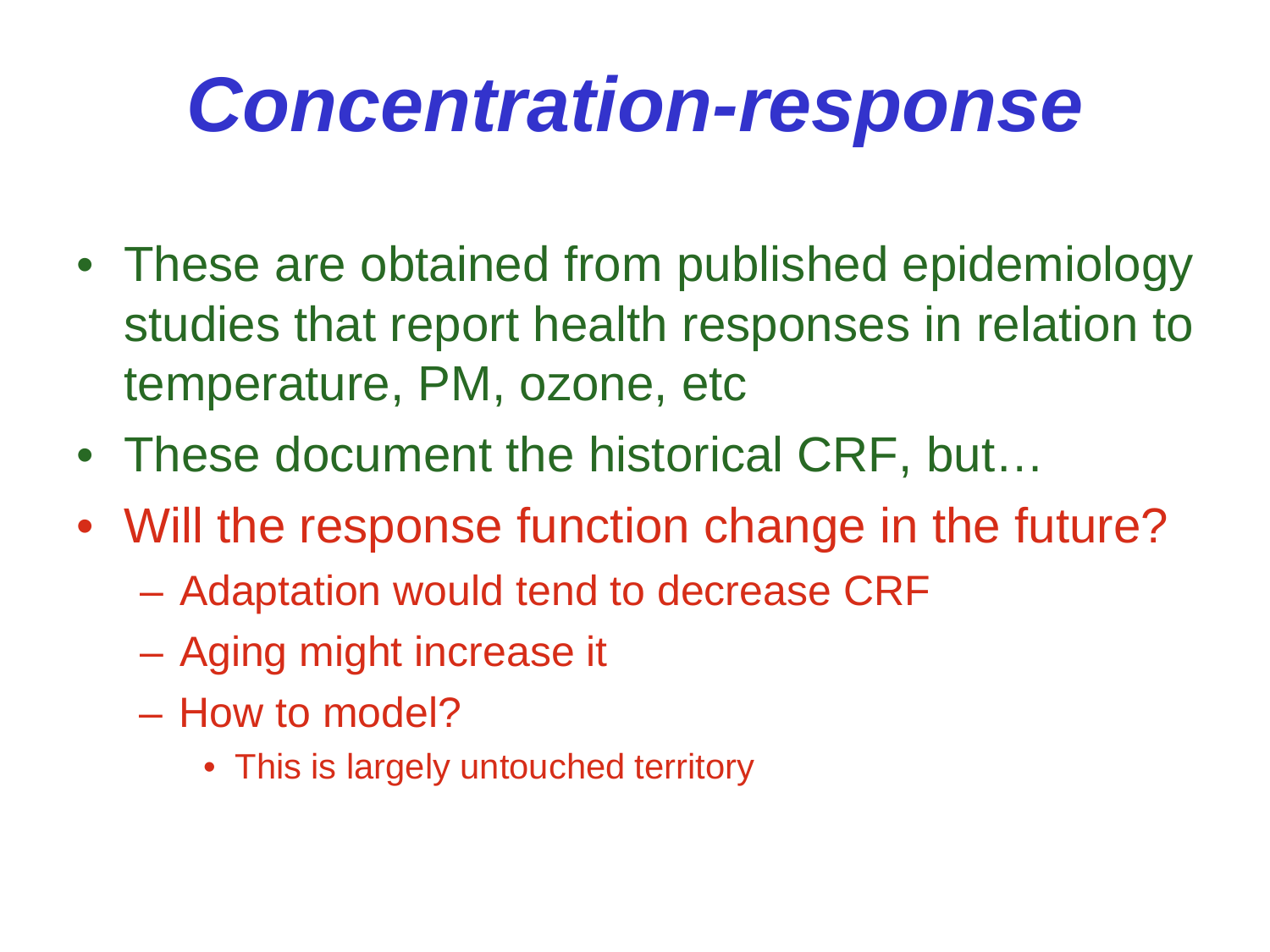**Exposure-Response Function for Daily Mortality and Temperature in Manhattan, 1982-1999**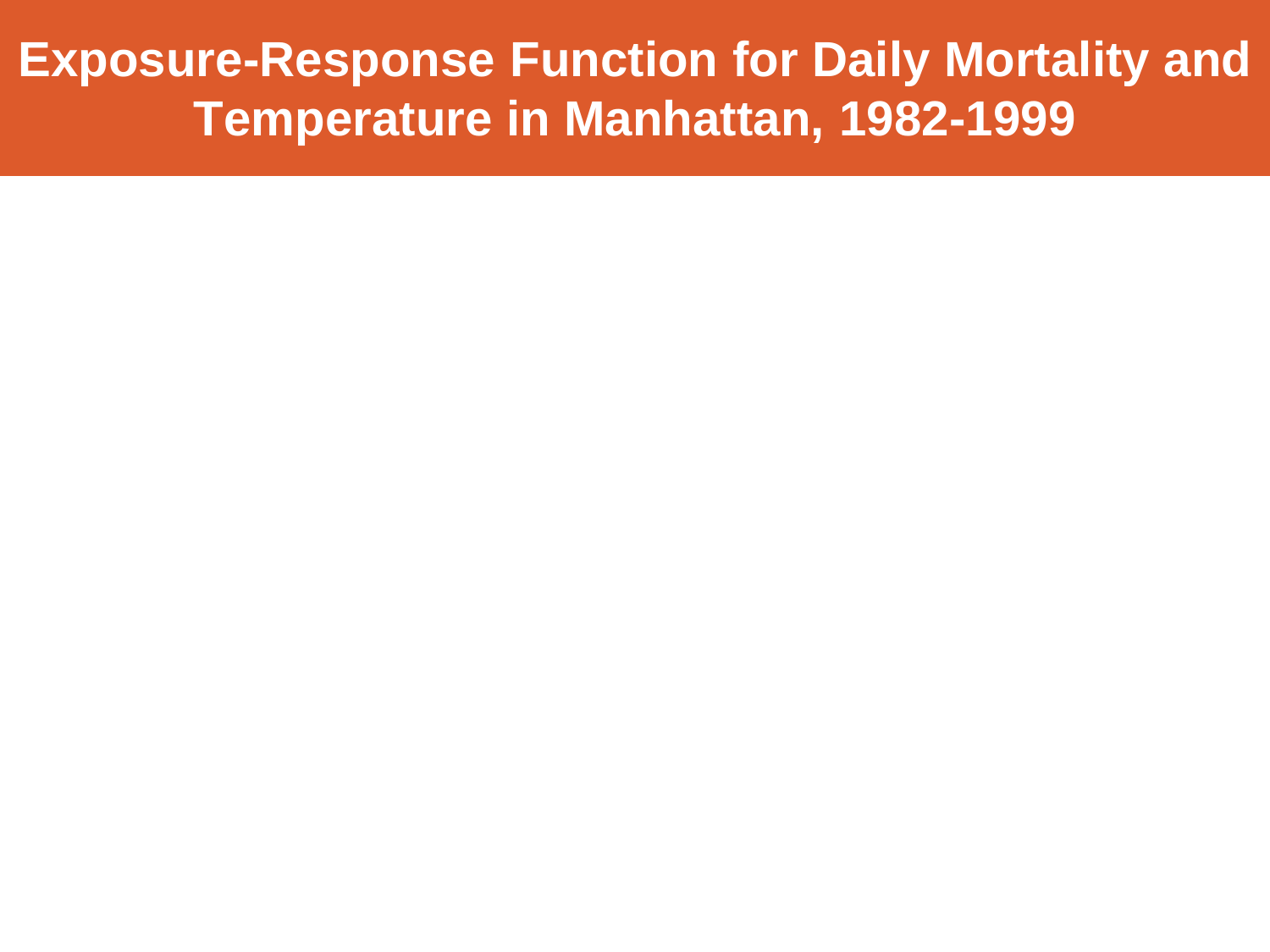## **Health Impact Assessment**

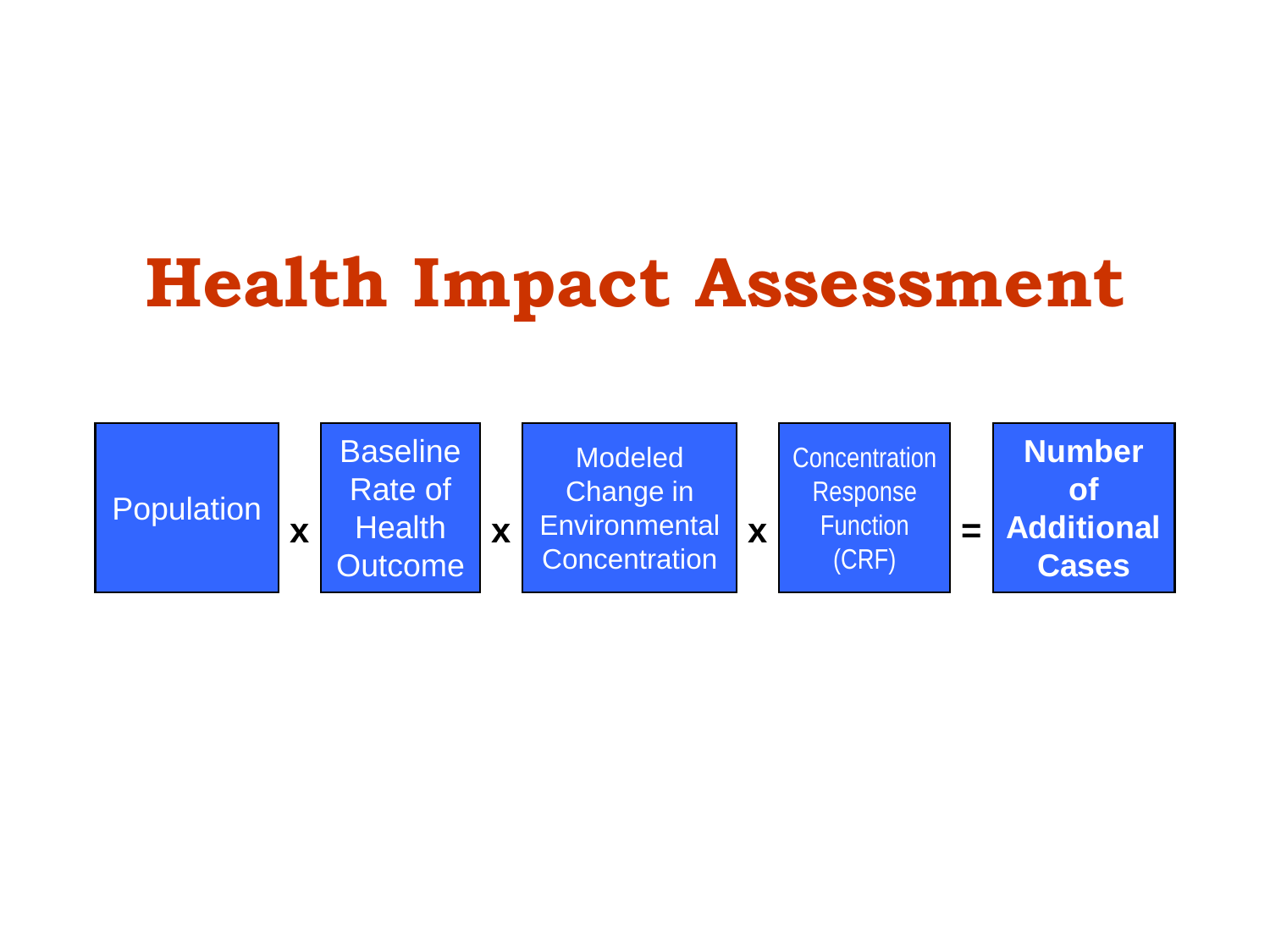**Annual Temperature-Related Deaths in Manhattan, projected from five climate models and two emissions scenarios**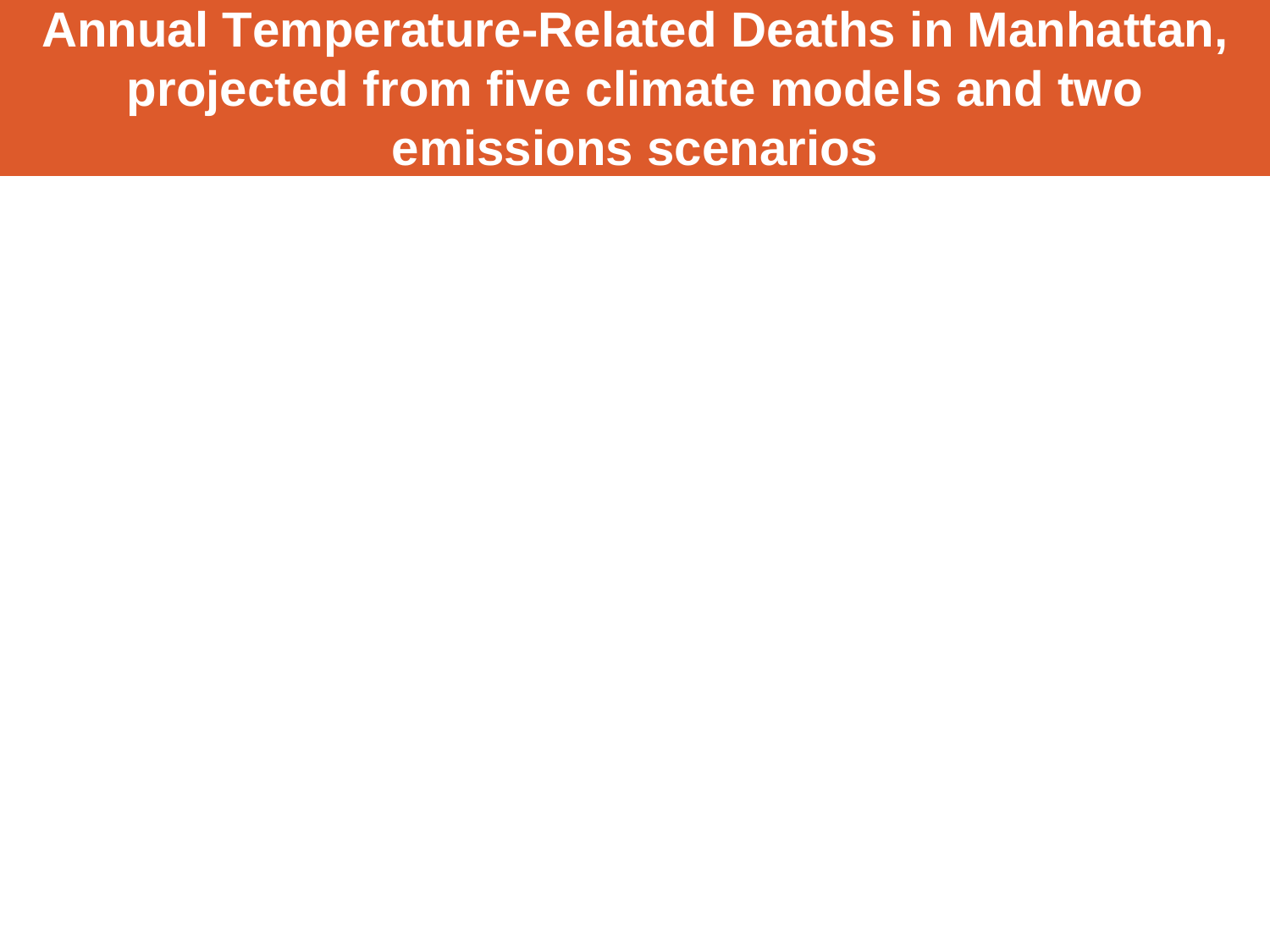

# **Taking Stock of Where we Are**

- The climate is changing and will continue to do so regardless of actions taken now
- Weather can have a range of impacts on human health, some of which will likely be worsened under a warming climate
- Both adaptation and mitigation actions are needed to address the challenge of climate change
- Health assessment can potentially inform both greenhouse gas mitigation and societal adaptation strategies
- However, further improvements in the HIA toolbox are needed in order for full potential to be realized